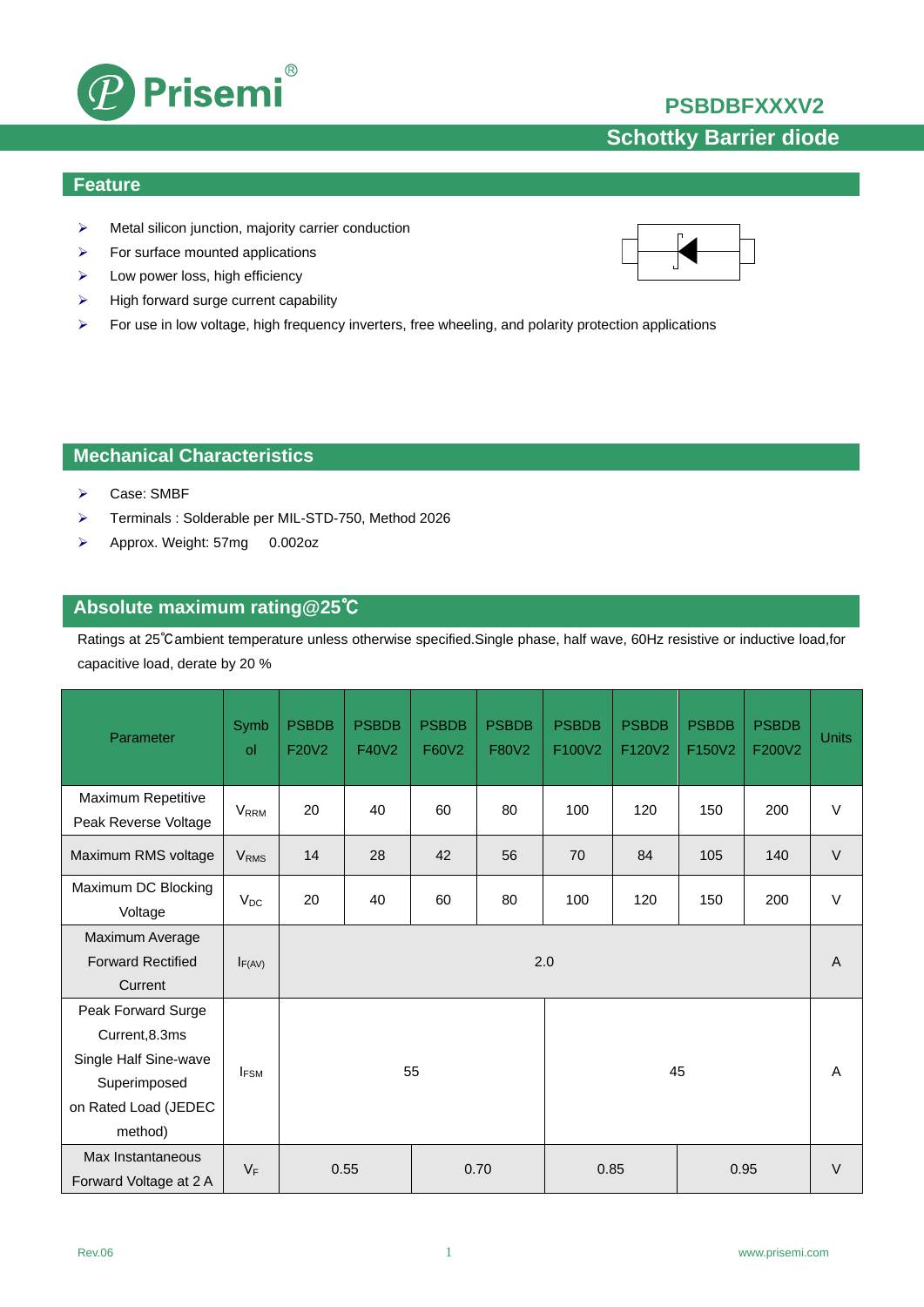# **Absolute maximum rating@25**℃

| Parameter                                                                                                             | Symbol           | <b>PSBDB</b><br>F20V2 | <b>PSBDB</b><br>F40V2 | <b>PSBDB</b><br>F60V2 | <b>PSBDB</b><br>F80V2 | <b>PSBDB</b><br>F100V2 | <b>PSBDB</b><br>F120V2 | <b>PSBDB</b><br>F150V2 | <b>PSBDB</b><br>F200V2 | <b>Units</b> |
|-----------------------------------------------------------------------------------------------------------------------|------------------|-----------------------|-----------------------|-----------------------|-----------------------|------------------------|------------------------|------------------------|------------------------|--------------|
| Maximum DC<br><b>Reverse Current</b><br>Ta = $25^{\circ}$ C<br>at Rated DC<br>Reverse Voltage<br>Ta = $100^{\circ}$ C | $I_R$            | 0.5<br>5              |                       |                       | 0.3<br>3              |                        |                        |                        |                        | mA           |
| <b>Typical Junction</b><br>Capacitance <sup>1)</sup>                                                                  | $C_j$            | 250                   |                       |                       | 110                   |                        |                        |                        |                        | pF           |
| <b>Typical Thermal</b><br>Resistance <sup>2)</sup>                                                                    | $R_{\theta JA}$  | 65                    |                       |                       |                       |                        |                        | $\degree$ C/W          |                        |              |
| Operating<br>Junction<br>Temperature<br>Range                                                                         | $T_j$            | $-55 - \pm 125$       |                       |                       |                       |                        |                        | $^{\circ}$ C           |                        |              |
| Storage<br>Temperature<br>Range                                                                                       | $T_{\text{stg}}$ | $-55 - +150$          |                       |                       |                       |                        | °C                     |                        |                        |              |

Notes:

- 1. Measured at 1MHz and applied reverse voltage of 4 V D.C.
- 2. P.C.B. mounted with 0.5 X 0.5" (12.7 X 12.7 mm) copper pad areas.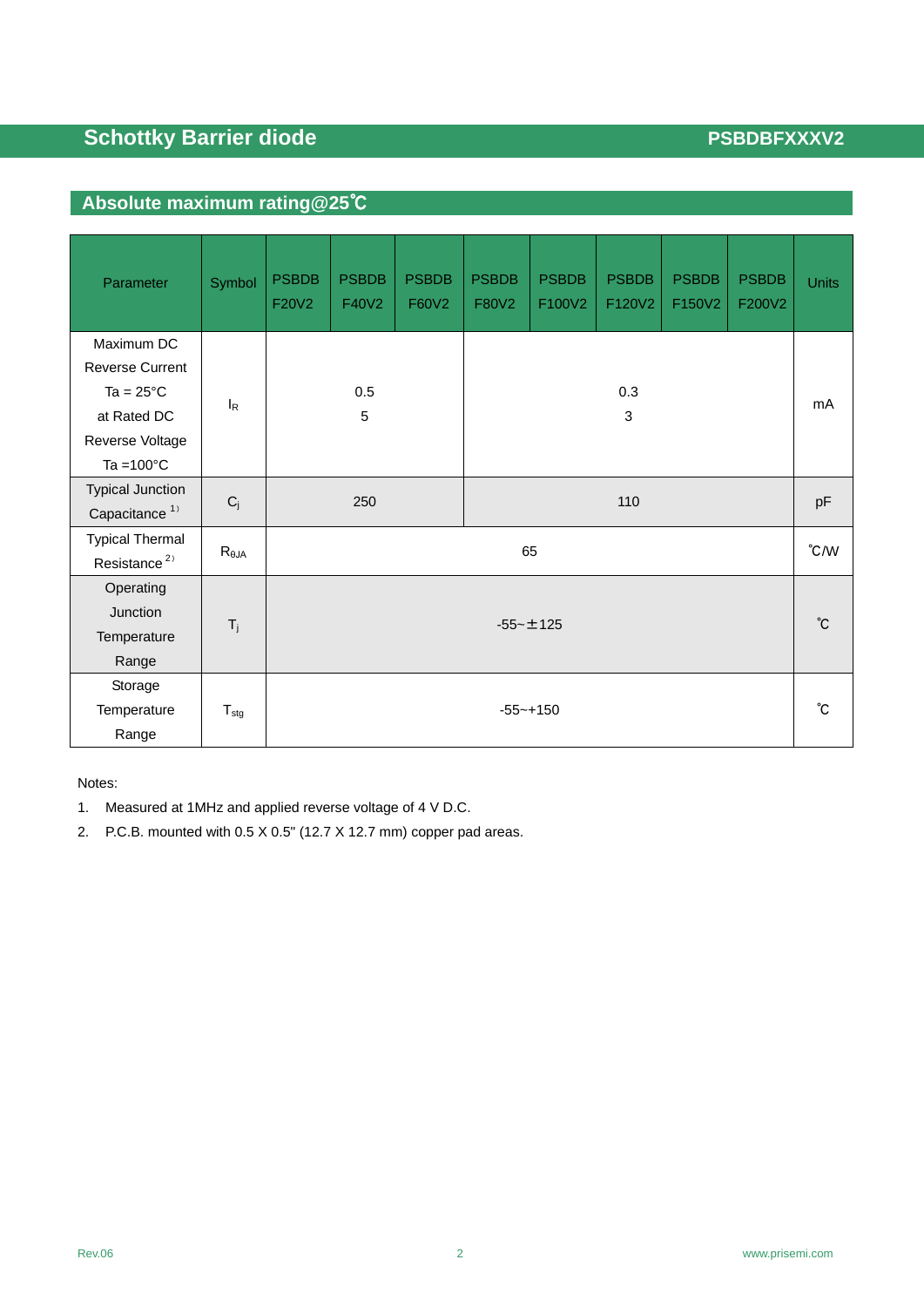## **Typical Characteristics**



Fig.1 Forward Current Derating Curve Forward Current Curve



Fig.3 Typical Forward Characteristic



Fig.5 Maximum Non-Repetitive Peak Forward Surage Current



Fig.2 Typical Reverse Characteristics



Fig.4 Typical Junction Capacitance



Fig.6- Typical Transient Thermal Impedance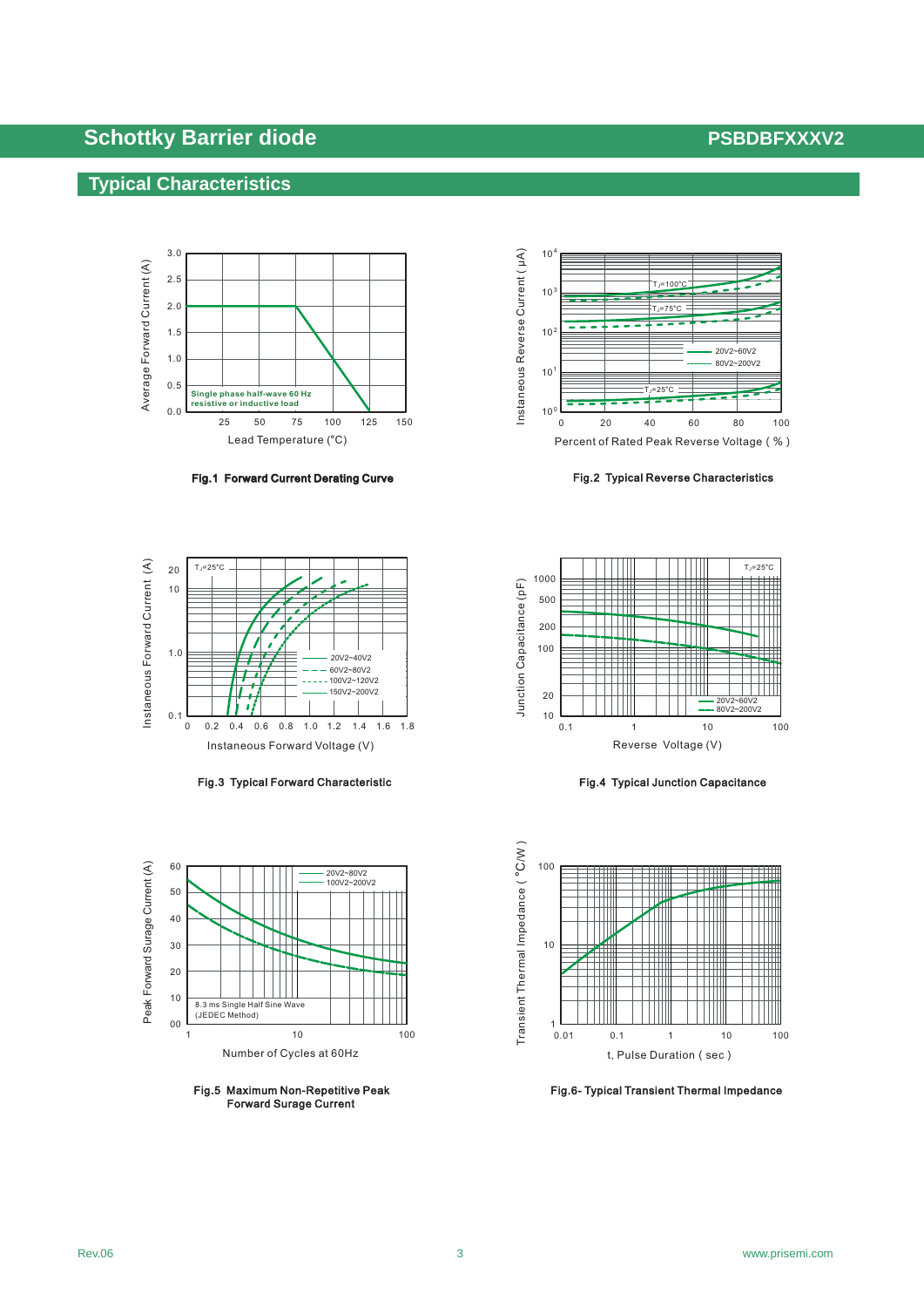## **Solder Reflow Recommendation**



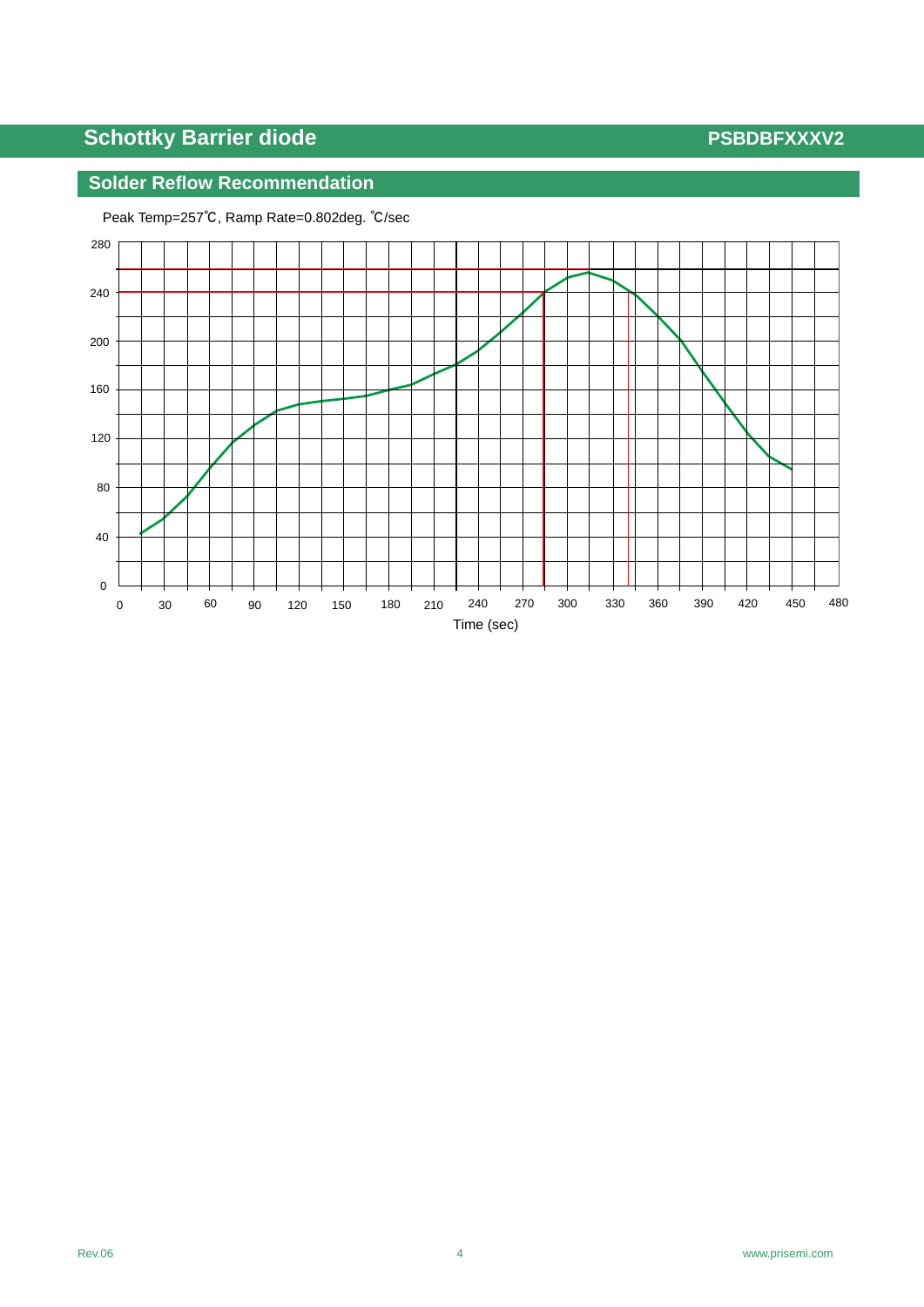## **Product dimension (SMBF)**







Top View



| UNIT |     | Α   | С    | D   | Е   | $H_{E}$ | е   | g   |             |
|------|-----|-----|------|-----|-----|---------|-----|-----|-------------|
|      | max | 1.3 | 0.26 | 4.4 | 3.7 | 5.5     | 2.2 | 1.0 |             |
| mm   | min | 1.1 | 0.18 | 4.2 | 3.5 | 5.1     | 1.9 |     | $9^{\circ}$ |
| mil  | max | 51  | 10   | 173 | 146 | 216     | 86  | 40  |             |
|      | mın | 43  |      | 165 | 138 | 200     | 75  |     |             |

# The recommended mounting pad size



## **Ordering information**

| Jevice      | Package        | Shipping          |  |  |  |  |
|-------------|----------------|-------------------|--|--|--|--|
| PSBDBFXXXV2 | SMBF (Pb-Free) | 5000/ Tape & Reel |  |  |  |  |